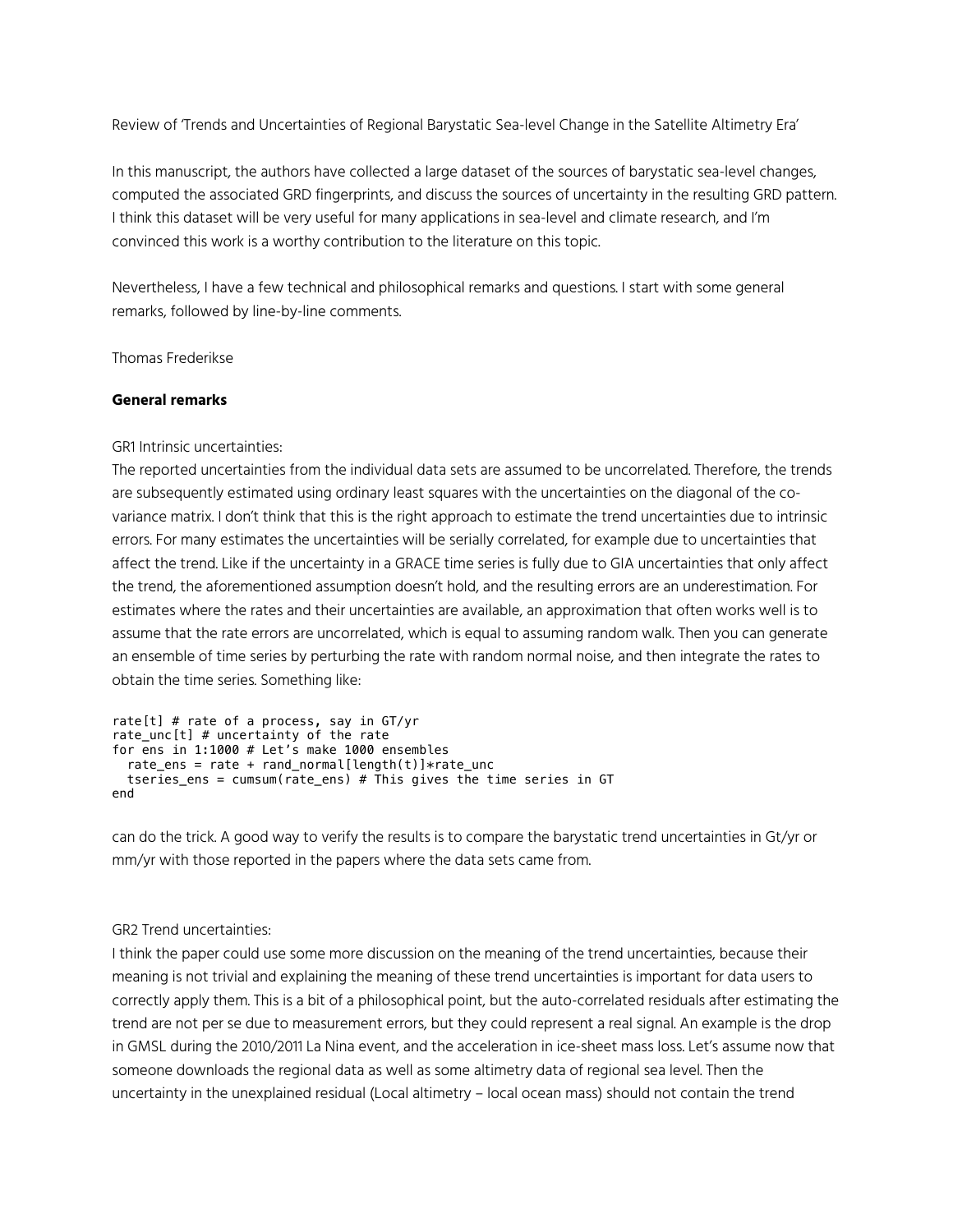uncertainty given here. Altimetry will also see the acceleration and La Nina-like bumps and throughs and the difference probably shows much less interannual variations and thus has a lower trend uncertainty. However, when this user just uses the provided trend uncertainty and adds it in quadrature to some other errors, he or she will overestimate the uncertainties of the just computed difference. Some guidance could help here.

### GR3 Barystatic sea level:

How do the global-mean time series and uncertainties look like? A simple plot with the global-mean time series from each component and the total might be a nice addition. That could also help verifying the 1993-2016 time series from models: do they show similar trends and variability as GRACE? For TWS, Scanlon et al. (2018) show some discrepancies between models and GRACE for TWS. Might be interesting to see whether estimates from WaterGAP and PCR-GLOBWB now perform better.

# GR4 The term 'regional barystatic':

After Gregory et al. (2019), barystatic sea level should only refer to global-mean sea-level changes, and not to regional patterns. I'd remove the term 'regional barystatic' and replace it with 'Barystatic sea level and associated GRD patterns' or something like that

# GR5 Glaciers and ice sheets:

A nasty problem when working with GRACE data for glaciers is that the GRACE resolution is pretty coarse compared to the size of some glaciers. Therefore, it's hard to separate the mass loss from peripheral glaciers in Greenland and Antarctica from the nearby ice sheets. The same goes for small glaciers in for example Asia, where mass changes from nearby TWS changes leak into the glacier mass change estimates. Did the authors take this into account? A possible way out is the method described in the supporting information of Reager et al. (2016): for the RGI regions where glacier mass loss dominates the GRACE mass change estimates, use GRACE, for the ice sheets, treat the glaciers as part of the ice sheets, and for the other regions, use another dataset (for example Malles & Marzeion, 2021 or Hugonnet et al. 2021) to separate glaciers from TWS. We have used such an approach in a recent paper on ocean heat content (Hakuba et al. 2021), and the scripts to do such a separation can be found on Github: look at the function separate mass ctb in

https://github.com/thomasfrederikse/EEI\_GRACE/blob/main/Code/mod/mod\_budget\_grace\_mass\_rsl\_ens.py.

#### GR6 Used datasets.

The authors have collected a large and diverse set of sources for their barystatic estimates. I've listed below a few other data sets that could be added as well. Since new data sets appear all the time, this list isn't exhaustive and should be seen more as an idea rather than a demand to incorporate them in this manuscript.

Glaciers:

- Model estimates from Malles & Marzeion (2021). This data set also contains some estimates of the intrinsic errors due to model choices and input dataset.
- Satellite altimetry observations from Hugonnet et al. (2021).

Greenland:

- The model estimates from Mankoff et al. (2021)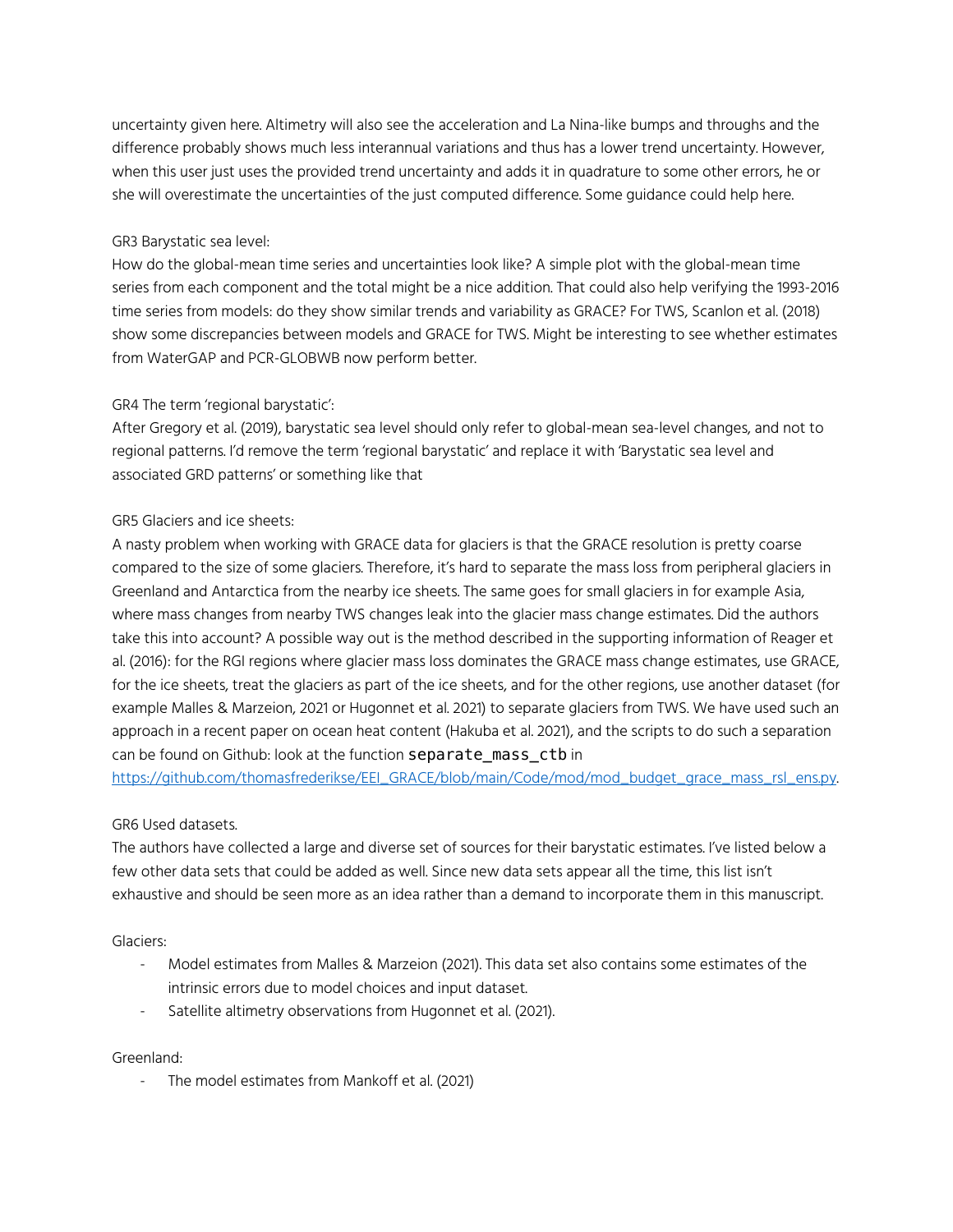Antarctica, Greenland and Glaciers:

Bamber et al. (2018) provides an IMBIE-like assessment of mass loss from glaciers and ice sheets.

# Terrestrial Water Storage

- Humphrey and Gudmundsson (2019) have TWS estimates based on a simple bucket approach trained with GRACE data. It comes with an ensemble from which uncertainties can be deducted.

### **Line-by-line comments**

L10: the trend ranges, do they refer to the 95<sup>th</sup> percentile of the gridded field? I'd think the minimum trend will be lower very close to the ice sheet edges

L63-L64: "The structural uncertainty is related to the use of different datasets of the same process". The structural and intrinsic uncertainties, are they independent? I can imagine that for example in GRACE, there's an uncertainty in some atmospheric correction, and product A uses estimate A and product B uses estimate B for that process. Then parts of the intrinsic uncertainties also end up in the structural uncertainties.

L131: More of an idea than a comment: there's a lot of people looking for fingerprints to analyze altimetry data, so there might be quite some interest in complementary geocentric sea-level fingerprints.

# L166 Average – typo

L179 The JPL mascon uncertainties do not represent the uncertainties due to the GIA correction. This uncertainty is actually pretty large, but a bit cumbersome to propagate into the final GRD patterns. It can be done by using uncertainty estimates from for example Caron et al. (2018) and Simon & Riva (2020, I'm sure some of the authors are aware of this study). Propagating the full GIA uncertainties into the fingerprints might be a bit too far-fetched for the current manuscript, but it's a good idea to mention that there's additional uncertainty related to GIA in these GRACE estimates.

Figure 2 It looks like the glacier mass balance from the CSR and JPL mascons has been estimated by splitting up some of the mascons. This is a bit tricky: for some regions, the mass changes of the whole mascon are dominated by small glaciers, and taking a part of the mascon induces an error. The opposite also happens. I'd recommend to not split mascons into smaller pieces. See also GR5 for a possible way out.

L255: Just out of curiosity: does the UCI dataset show any mass gains in East Antarctica?

L264: as a rule of thumb, the individual mascons from the JPL solution are all independent and agree more-orless with the spatial resolution of the GRACE measurements. For other mascons, like GSFC and CSR ones that have a much higher resolution, the individual mascons are not fully independent of eachother.

Figure 4: This is a very interesting figure! I discovered a lot of intriguing phenomena when looking at it.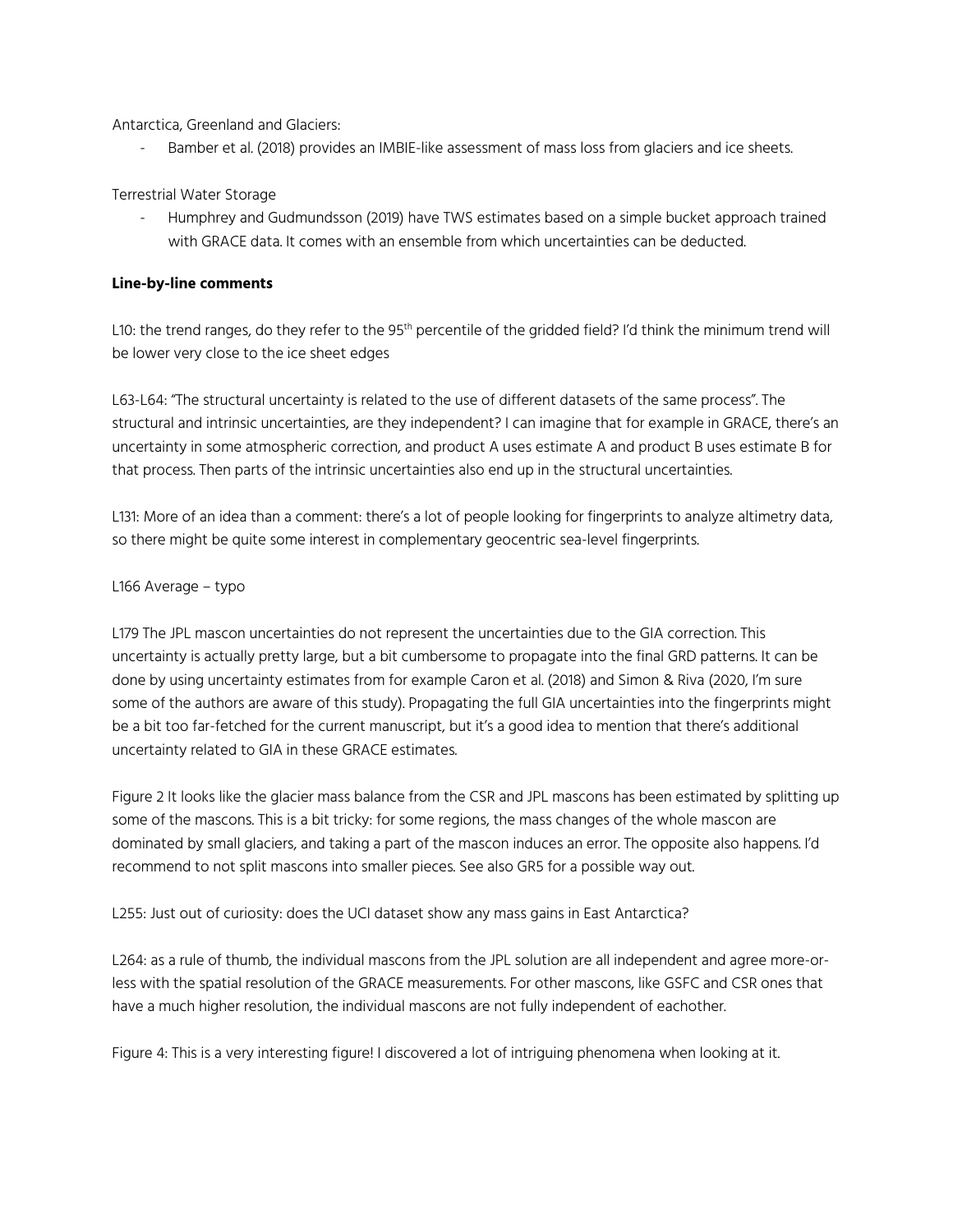Figure 5: also related to GR1. If you check the uncertainties listed in Table 1 from the IMBIE Antarctic paper, the reported uncertainties, which are about 50 Gt yr-1 for 5-year periods, seem to be much higher than reported here. This is probably related to the assumption of uncorrelated uncertainties. Using the rates+uncertainties procedure from GR1 might solve this difference.

L375: Check the paper from Humphrey and Gudmundsson (2019), who provide some centennial estimates of TWS changes.

L381: Antarctica Ice Sheet typo

L429 Individuals typo

### **References**

Bamber, J. L., Westaway, R. M., Marzeion, B., & Wouters, B. (2018). The land ice contribution to sea level during the satellite era. Environmental Research Letters, 13(6), 063008. https://doi.org/10.1088/1748-9326/aac2f0

Caron, L., Ivins, E. R., Larour, E., Adhikari, S., Nilsson, J., & Blewitt, G. (2018). GIA Model Statistics for GRACE Hydrology, Cryosphere, and Ocean Science. Geophysical Research Letters, 45(5), 2203–2212. https://doi.org/10.1002/2017GL076644

Gregory, J. M., Griffies, S. M., Hughes, C. W., Lowe, J. A., Church, J. A., Fukimori, I., Gomez, N., Kopp, R. E., Landerer, F., Cozannet, G. L., Ponte, R. M., Stammer, D., Tamisiea, M. E., & van de Wal, R. S. W. (2019). Concepts and Terminology for Sea Level: Mean, Variability and Change, Both Local and Global. Surveys in Geophysics. https://doi.org/10.1007/s10712-019-09525-z

Hakuba, M. Z., Frederikse, T., & Landerer, F. (2021). Earth's Energy Imbalance from the ocean perspective (2005 - 2019). Geophysical Research Letters. https://doi.org/10.1029/2021GL093624

Hugonnet, R., McNabb, R., Berthier, E., Menounos, B., Nuth, C., Girod, L., Farinotti, D., Huss, M., Dussaillant, I., Brun, F., & Kääb, A. (2021). Accelerated global glacier mass loss in the early twenty-first century. Nature, 592(7856), 726–731. https://doi.org/10.1038/s41586-021-03436-z

Humphrey, V., & Gudmundsson, L. (2019). GRACE-REC: A reconstruction of climate-driven water storage changes over the last century. Earth System Science Data, 11(3), 1153-1170. https://doi.org/10.5194/essd-11-1153-2019

Malles, J.-H., & Marzeion, B. (2021). Twentieth century global glacier mass change: An ensemble-based model reconstruction. The Cryosphere, 15(7), 3135–3157. https://doi.org/10.5194/tc-15-3135-2021